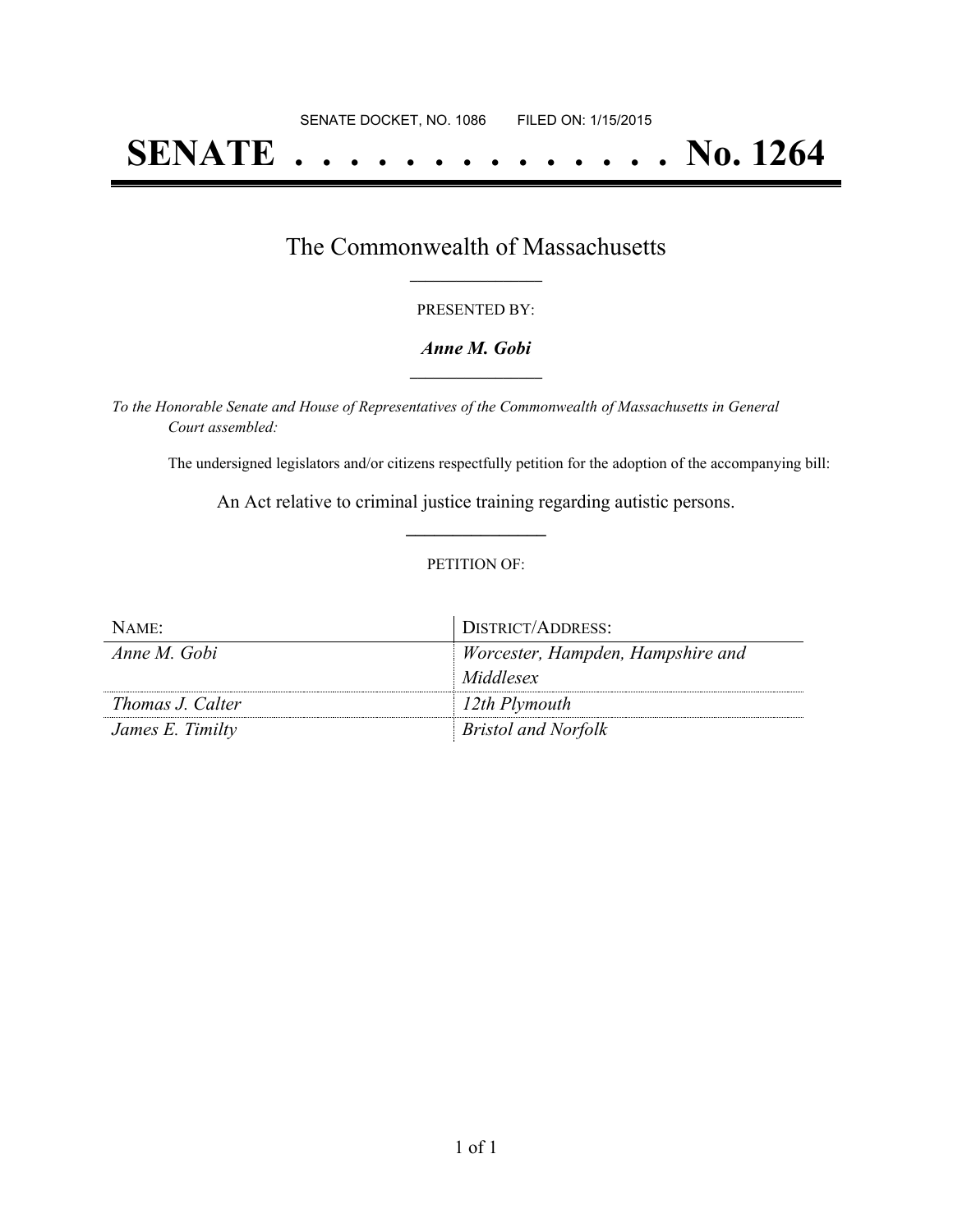#### SENATE DOCKET, NO. 1086 FILED ON: 1/15/2015

## **SENATE . . . . . . . . . . . . . . No. 1264**

By Ms. Gobi, a petition (accompanied by bill, Senate, No. 1264) of Anne M. Gobi for legislation relative to criminal justice training regarding persons with autism spectrum disorder. Public Safety and Homeland Security.

### [SIMILAR MATTER FILED IN PREVIOUS SESSION SEE SENATE, NO. *1118* OF 2013-2014.]

## The Commonwealth of Massachusetts

**In the One Hundred and Eighty-Ninth General Court (2015-2016) \_\_\_\_\_\_\_\_\_\_\_\_\_\_\_**

**\_\_\_\_\_\_\_\_\_\_\_\_\_\_\_**

An Act relative to criminal justice training regarding autistic persons.

Be it enacted by the Senate and House of Representatives in General Court assembled, and by the authority *of the same, as follows:*

- 1 Section 116 of Chapter 6 of the General Laws, as appearing in the 2010 Official edition,
- 2 is hereby amended by inserting after section 116F the following:-

 Section 116G: (a) The municipal police training committee shall establish within the recruit basic training curriculum a course for regional and municipal police training schools on or before January first, two thousand and fifteen for the training of law enforcement officers and correction officers in the commonwealth in appropriate interactions with persons on the autism spectrum, and also shall develop guidelines for law enforcement response to individuals on the autism spectrum who are victims or witnesses to crime, or suspected or convicted of crime.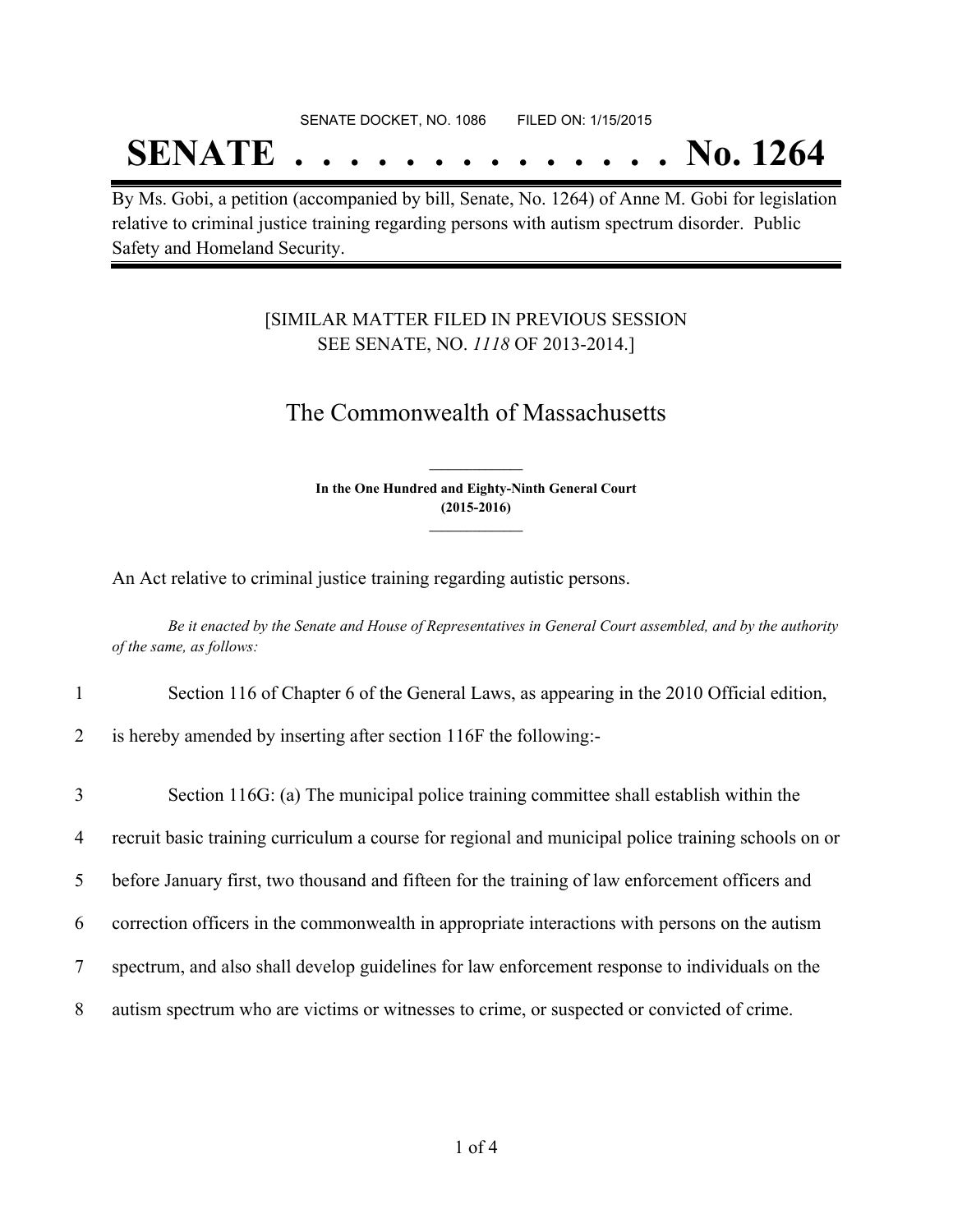The course of instruction and the guidelines shall stress positive responses to such individuals, de-escalating potentially dangerous situations, understanding of the different manner in which such individuals process sensory stimuli and language, and appropriate methods of interrogation.

 The training presenters shall always include autistic adults. Where appropriate, the training presenters shall also include experts on autism spectrum disorders who also have expertise in the law enforcement or corrections field.

 As used in this section, "law enforcement officer" shall mean any officer of a local police department, capital and state police and any campus police officer of the University of Massachusetts and state universities who exercise police powers, and "correction officer" shall mean any officer tasked with the custody, care, or transport of incarcerated or detained persons. As used in this section, "autism spectrum disorder" shall mean a disability on the autism spectrum, which includes but may not be limited to autistic disorder, Asperger's disorder, pervasive developmental disorder not otherwise specified, childhood disintegrative disorder, nonverbal learning disorder, or Rhett's Syndrome, as defined in current and future versions of such professional guidelines as the Diagnostic and Statistical Manual of the American Psychiatric Association. As used in this section, "agency" shall mean the ability to make independent decisions and act in one's own best interests.

 (b) The course of basic training for law enforcement officers and correction officers shall, no later than January first, two thousand and fifteen, include at least eight hours of instruction in the procedures and techniques described below:

(1) The nature and manifestations of autism spectrum disorders.

of 4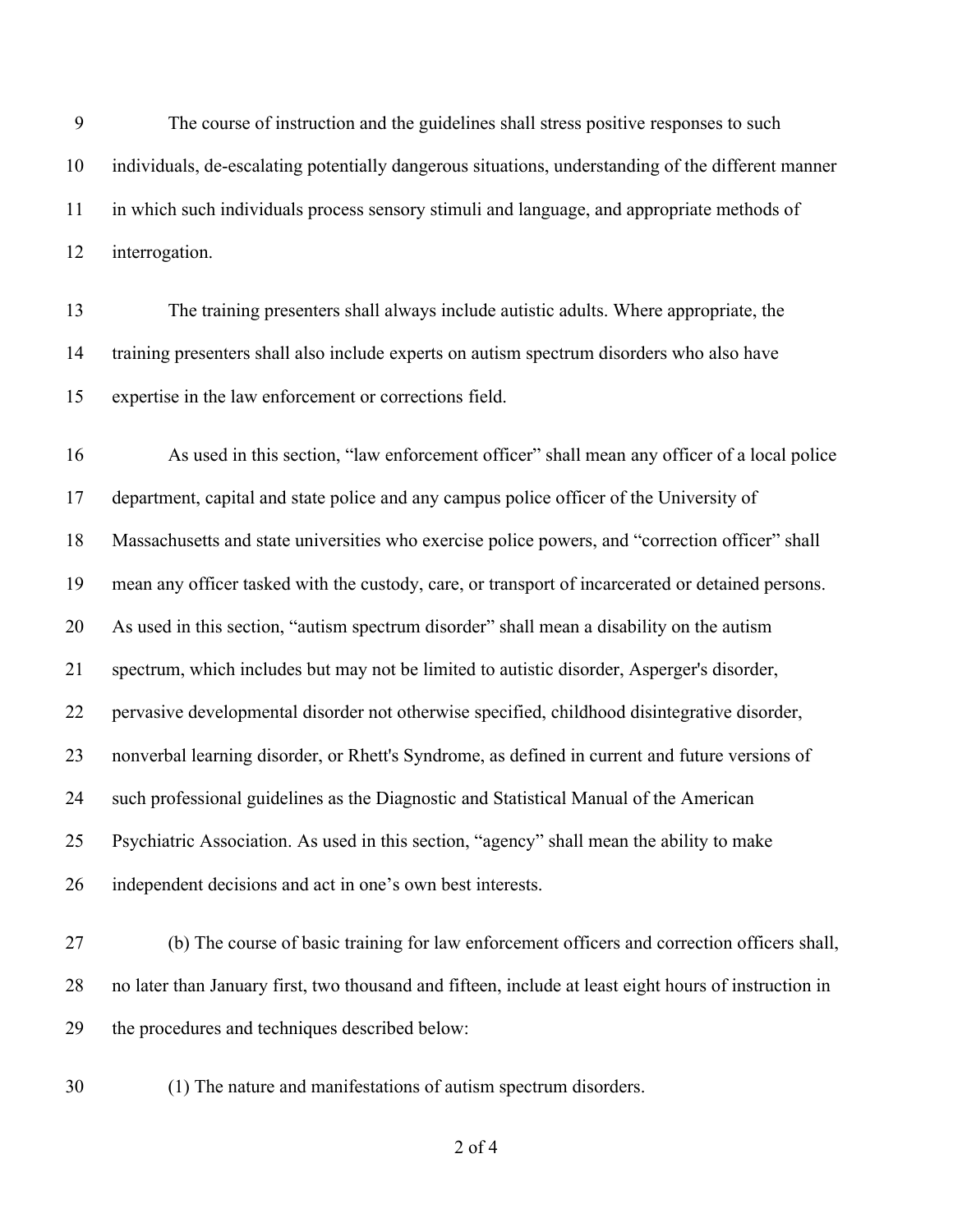of 4 (2) Appropriate techniques for interviewing or interrogating an individual on the autism spectrum, including techniques to ensure legality of statements made, and techniques to protect the rights of the interviewee. (3) Techniques for locating an individual on the autism spectrum who runs away and is in danger, and returning said individual while causing as little stress as possible to the individual. (4) Techniques for recognizing an autistic individual's agency while identifying potentially abusive or coercive situations. (5) The legal duties imposed on police officers to offer protection and assistance, including guidelines for making felony and misdemeanor arrests, and appropriate techniques for arrest and restraint on an autistic individual. (6) Techniques for de-escalating a potentially dangerous situation to maximize the safety of both the law enforcement officer or correction officer and the autistic individual. (7) Techniques for differentiating between an individual on the autism spectrum from an individual who is belligerent, uncooperative, or otherwise displaying traits similar to the characteristics of an autistic individual. (8) Procedures to ensure the safety and wellbeing of autistic individuals in a correctional facility. (9) The impact of interaction with law enforcement officers or correction officers on autistic individuals. (c) All law enforcement recruits shall receive the course of basic training for law enforcement officers, established in (a) and (b), as part of their required certification process.